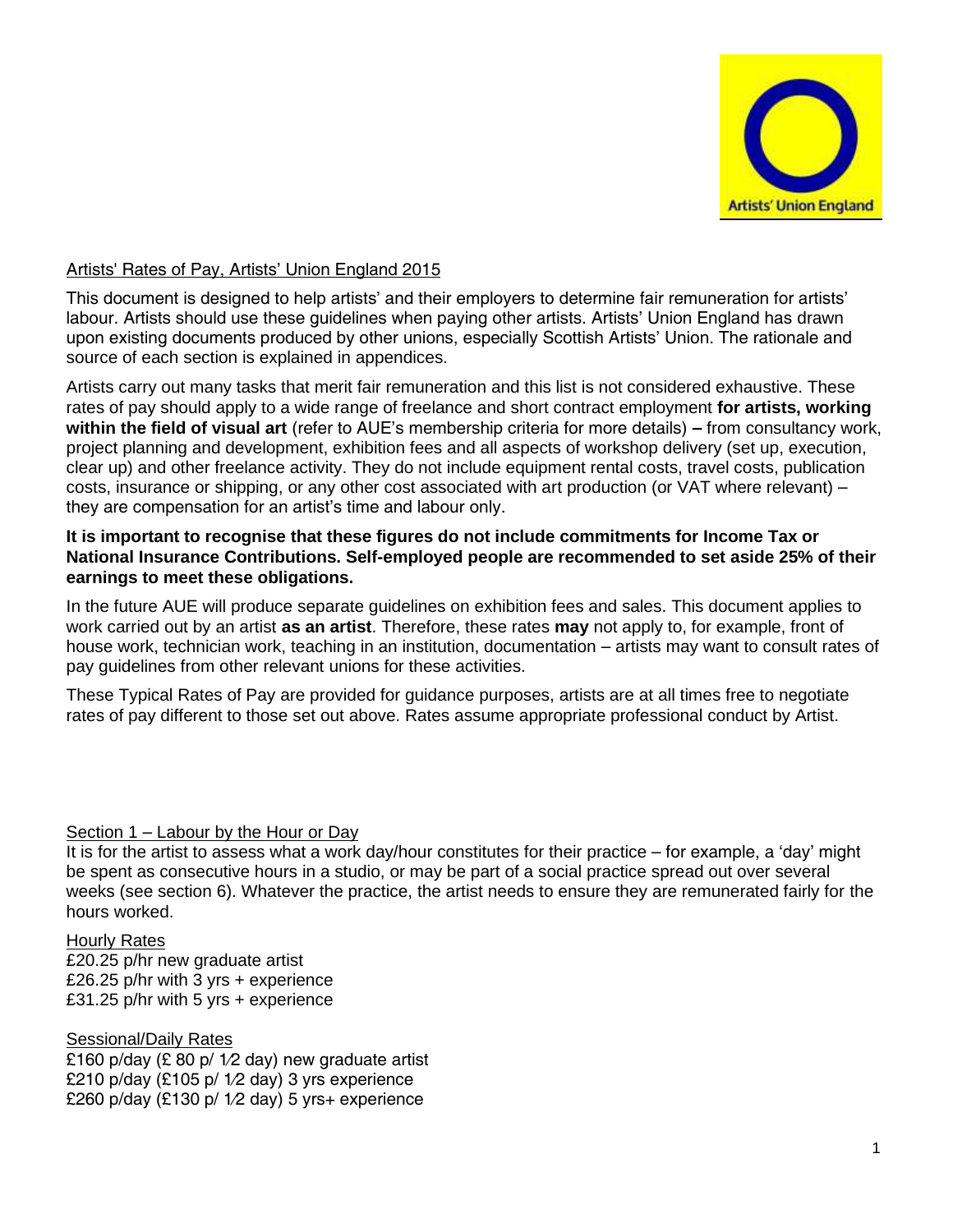The variations in rates relate to qualifications/experience, which are defined by 'years as a working artist', and would be evidenced by a professional CV, indicating the artist's art-world track record and/or unique attributes.

(NB – these rates are derived from SAU's rates of pay guidelines – see appendix 1)

#### Section 2 - Sessional Rates adjusted according to nature of work

**Presentation**-Presentation would include speaking or teaching about an artist's own work or any area of expertise associated with the work or one's life as an artist, leading workshops or tours, speaking to school groups, and so on.

**Consultation**-Consultation means the giving of advice, input or opinions that might be associated with project development, exhibitions, or commissions concerning the artist's own production, or participation in a consultative process concerned with, for example, policy development in the cultural arena, or participation in a jury or other selection process.

**Installation**-Installation means overseeing or participation in the installation or de-installation of works for an exhibition on the exhibitor's premises. Activities associated with installation may include unpacking or packing of works, placing works in an exhibition space, ordering, hanging, adjustment of equipment, and so on.

**Preparation**-Preparation is the work associated with producing an exhibition that is done outside the exhibitor's premises. Preparation might include correspondence, telephone calls, preparing plans or reproductions, writing statements, proof-reading, overseeing packing and shipping arrangements, and so on.

|                                      | Presentation or<br>consultation<br>$(100\%)$ | Installation<br>(89%) | Preparation<br>(79%) |
|--------------------------------------|----------------------------------------------|-----------------------|----------------------|
| <b>New Graduate</b>                  |                                              |                       |                      |
| Per half day, under 4<br>hours (55%) | £88                                          | £78.32                | £69.52               |
| Per day, over 4<br>hours             | £160.00                                      | £142.40               | £126.40              |
| 3 years experience                   |                                              |                       |                      |
| Per half day, under 4<br>hours (55%) | £115.50                                      | £166.34               | £91.25               |
| Per day, over 4<br>hours             | £210.00                                      | £186.90               | £165.90              |
| 5 + years experience                 |                                              |                       |                      |
| Per half day, under 4<br>hours (55%) | £143                                         | £127.27               | £112.97              |
| Per day, over 4<br>hours             | £260.00                                      | £231.40               | £205.4               |

Rates variation is linked to the qualifications/experience of the artist, this is defined by 'years as a working artist'.

(NB – this structure is taken from CARFAC's document, with half-day rates increased from 50% to 55% of full day)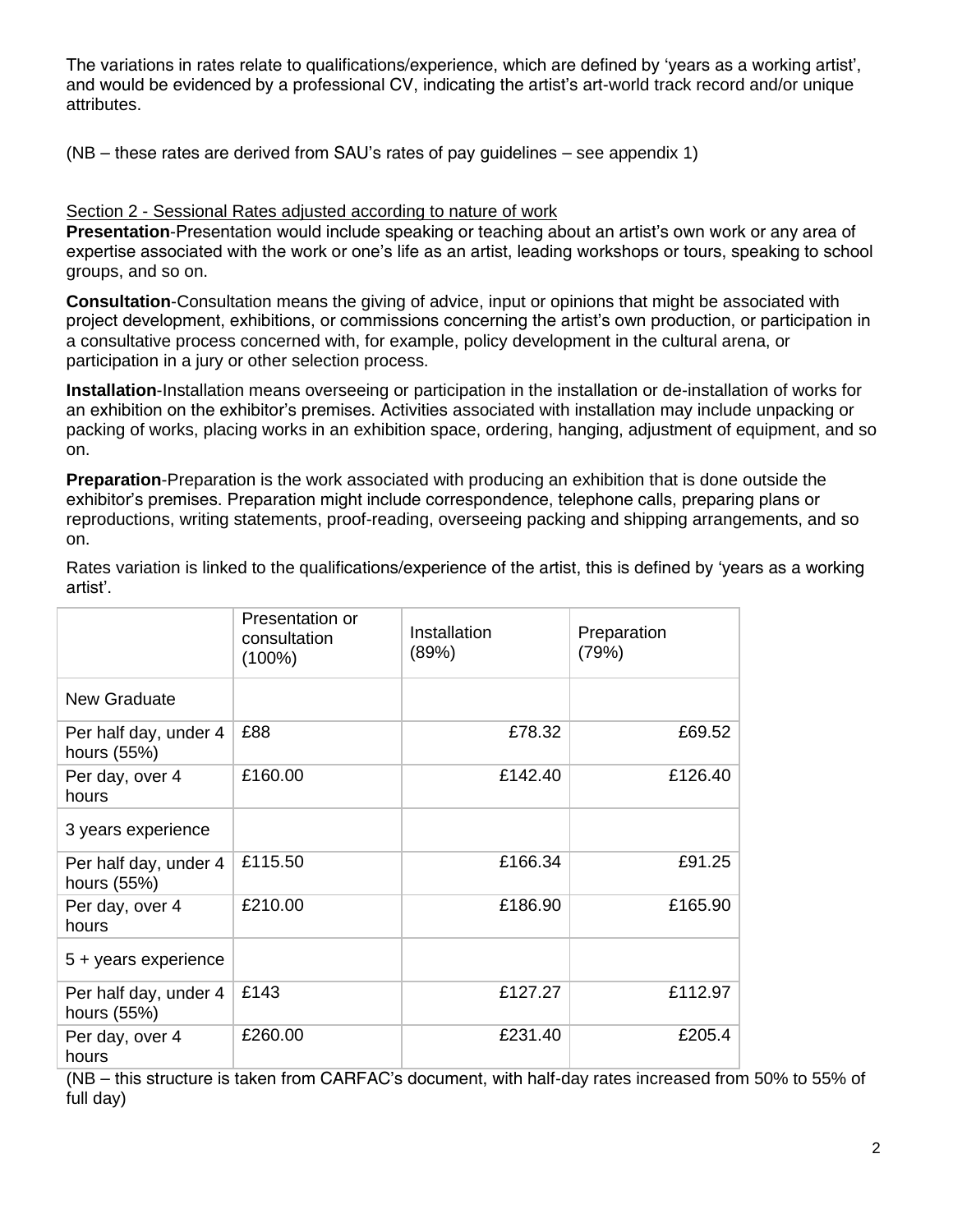#### Section 3 - Residency Rates

£22,100 p/annum (pro rata) new graduate artist

£32,500 p/annum (pro rata) with 5 years + experience

All residencies should be calculated on a pro rata basis where the residency is of 20+ working days. The variations in rates relate to qualifications/experience as above.

(NB – these are in line with SAU)

#### Section 4 - Screening Presentation Fees

For a single presentation of a work in a group programme of screened video and/or film works, for example in a gallery or cinema, the artist should expect a fee, excluding expenses of presentation (technical, transport etc) of at least £50 – although artists should negotiate a higher fee if they want.

(NB – this is derived from the LUX collection's lowest rental rate)

# Section 5 - Performance Presentation Fees

Performance fees should be worked out using the hourly/sessional rates above. Artists and employers should consider whether performers other than the artist themselves should be paid in this scale, or another more relevant scale (for example, BECTU's). Fees do not include general equipment (i.e. lights, projectors, video, audio) that should be provided by the gallery / host. Special equipment integral to the work is the responsibility of the artist. Fees do not include artists' travel costs.

# Section 6 –Social Practice Fees

Artists' Union England recognise that artists working in social practice may find it difficult to categorise long projects. We suggest that artists use the structures above, but acknowledge that an hourly or day rate might have to be spread over a much longer period of time. For example, 10 days at £260 per day might be available to be negotiated with community partners over a period of, for example, 6 months or 1 year. It should be noted that artists working in this manner need to be careful to still charge properly for work carried out.

\_\_\_\_\_\_\_\_\_\_\_\_\_\_\_\_\_\_\_\_\_\_\_\_\_\_\_\_\_\_\_\_\_\_\_\_\_\_\_\_\_\_\_\_\_\_\_\_\_\_\_\_\_\_\_\_\_\_\_\_\_\_\_\_\_\_\_\_\_\_\_\_\_\_

# Appendix 1 – SAU's rationale for current rates of pay

# **"SAU Executive Typical Rates of Pay for Visual & Applied Artists in Scotland, 2014 - 15**

\_\_\_\_\_\_\_\_\_\_\_\_\_\_\_\_\_\_\_\_\_\_\_\_\_\_\_\_\_\_\_\_\_\_\_\_\_\_\_\_\_\_\_\_\_\_\_\_\_\_\_\_\_\_\_\_\_\_\_\_\_\_\_\_\_\_\_\_\_\_\_\_\_\_\_\_\_\_\_

**The Typical Rates of Pay have been prepared on the following basis:**

Hourly Rates of Pay as a comparison to paid employment. To achieve this, these figures are put into the following calculation.

# *a***x(24x48)–7000 =***b*

#### **37 x 52**

The above calculation represents the extrapolation, where *a* is the contracted hourly rate and *b* is the equivalent hourly rate of a conventional employee annual salary. (24 x 48) represents the artists maximum earnings multiplier where 24 hrs (65%) is the optimum number of earning hours a week, based on a 65:35 ratio calculation, where 35% of working time is required for research, management and development, and 48 is the maximum number of earning weeks in one year that the artist can have (4 weeks unpaid annual leave). 7000 is the necessary subtraction of the average cost of professional overheads (studio costs, management and admin, research and development etc).